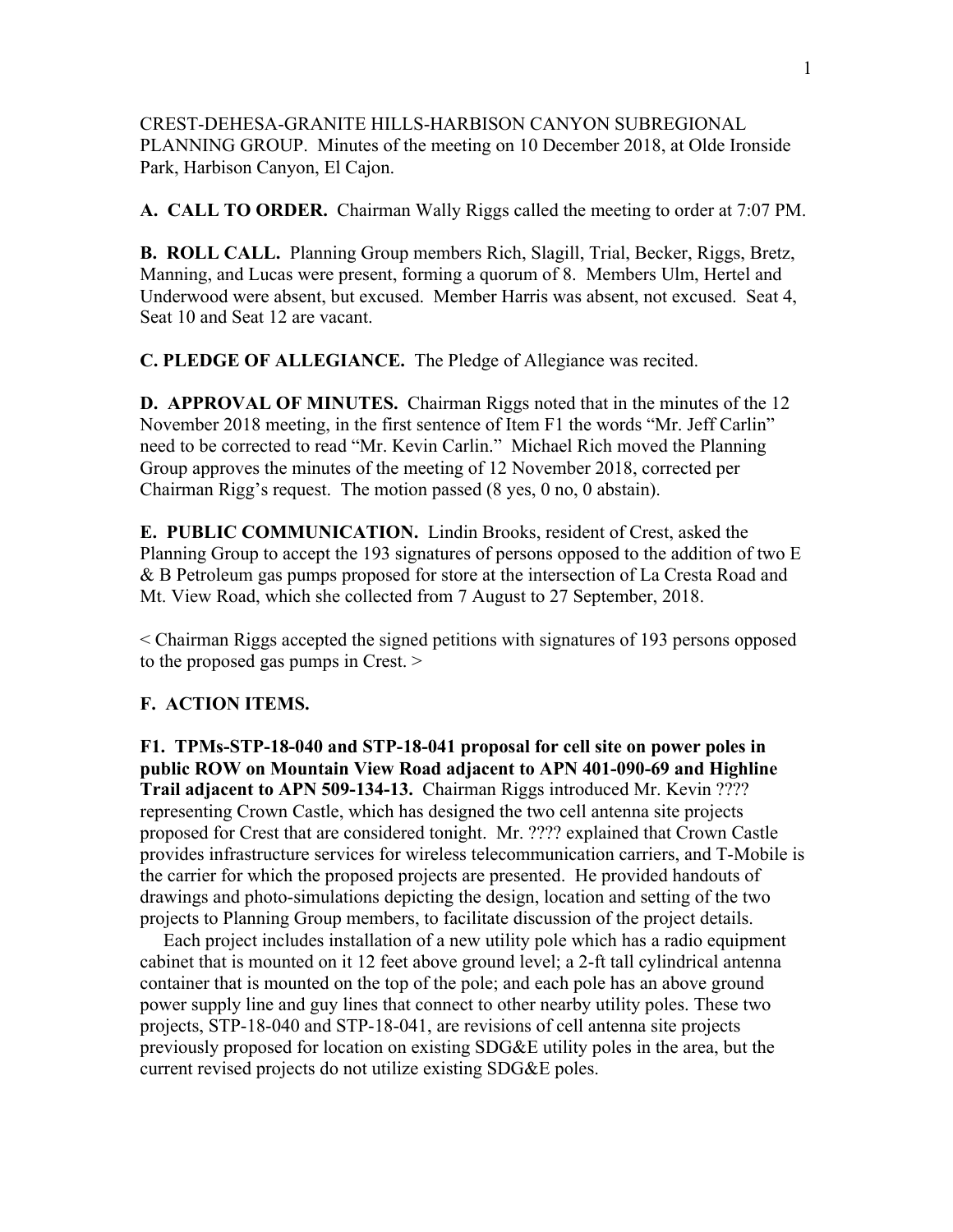Chairman Riggs reviewed for the record that at its 12 February 2018 meeting, the Planning Group considered several similar cell antenna site projects in Crest. Motions that recommended approval of the proposed projects did not pass; an alternative motion that recommended denial of approval also did not pass, and the Planning Group took no action regarding those projects at that time.

 Planning Group members commented and expressed concerns about the height of the proposed new poles; about the establishment of additional above ground electric power supply lines extended over community roads; about the visual impacts of the equipment and antennae cabinets attached to the poles; and about the eventual cumulative number of cell antenna sites that the wireless carrier industry will propose to support the future 5G technology the industry intends to install where permitted.

 Members of the public commented and expressed concerns about the visual obtrusiveness of non-camouflaged monopole antenna sites; the additional overhead electric power lines crossing over public roads; the citification/urbanization of the historic and present rural character of the Crest community; the lack of neighborhood demand for, and the active opposition to, an intensification of cell antenna sites in Crest; the potential radio frequency interference with the Crest ham radio network used for communication during emergencies; and the piecemeal planning and proposal of individual cell antenna sites to create an eventual 5G network, rather than conducting a comprehensive planning of a single proposal for a functional 5G network that includes all necessary antenna sites, clearly making evident the full scope of the complete network project.

 Chairman Riggs commented that he was unaware of the proposed projects involving the installation of new poles before the meeting tonight, and that the projects are not compatible with the present Crest community character.

 Mary Manning moved the Planning Group recommends denial of approval of TPM-STP-18-040, the proposed cell antenna site project at 3001/3 Highland Trail, based on community opposition and changes to community character. The motion did not pass (6 yes; 1 no: Becker; 1 abstain: Trial).

 Mary Manning moved the planning Group recommends denial of approval of TPM-STP-18-041, the proposed cell antenna site project at 512 1/3 Mountain View Road, based on community opposition and changes to community character. The motion did not pass (6 yes; 1 no: Becker; 1 abstain: Trial).

The Planning Group took no action.

## **G. GROUP BUSINESS.**

## **G1. Announcements and correspondence.**

**G1a. Presentation of Mountain View Pipeline Project – Proposed two mile pipeline extension at Mountain View and Harbison Canyon Road (information only).**

Chairman Riggs introduced Robin Bier, Project Manager for the Padre Dam Water District's Mountain View Pipeline extension project, and invited her and her staff to give a presentation and discuss it with the Group. They displayed a large map that depicted the District's current potable water distribution pipelines and associated infrastructure such as reservoirs and pump stations, including two pipelines that dead-end in the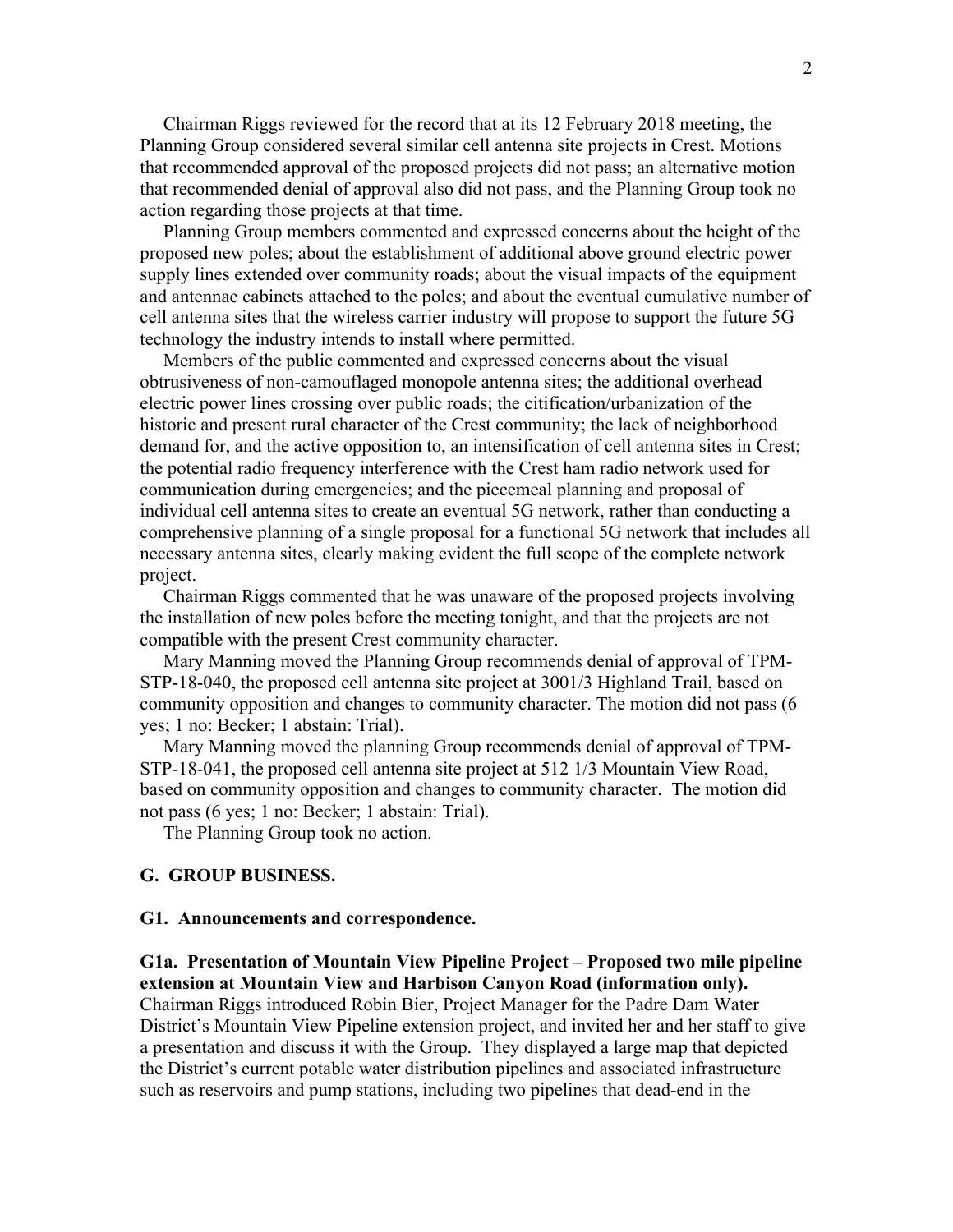Subregion, one in Crest and the other in Harbison Canyon; also depicted was the proposed Mountain View Pipeline project, connecting the existing water pipeline to Crest and the existing pipeline to Harbison Canyon with a new 2-mile long, 16" diameter, ductile iron pipe buried beneath 3' of fill, located within the ROW of Mountain View Road. The project is in the preliminary design stage, and geotechnical soil borings are being done currently; construction is expected to begin in Summer 2019 and last about 8 months; construction would impact Mountain View Road 5 days per week, with flagmen controlling 1-lane road conditions at the work site(s); compliance with CEQA for this project is achieved by an addendum to a previously approved CEQA document; potential issues concerning electric induction impacts have been studied; and no additional pump station or reservoirs are needed as part of this project. Details concerning new fire hydrants associated with the project were not available.

## **G1b. Confirmation of member Bryan Underwood's reappointment.** Chairman Riggs announced that Supervisor Jacob requested the Planning Group's recommendation concerning the reappointment of Bryan Underwood to Seat 14 of the Planning Group.

 Christina Becker moved the Planning Group recommends that the Board of Supervisors reappoints Bryan Underwood to Seat 14 of the Crest-Dehesa-Granite Hills-Harbison Canyon Subregional Planning Group, for a term from January 2019 to expire in January 2023. The motion passed (8 yes, 0 no, 0 abstain).

**G1c. Request for PLDO Priority List (Manning).** Mary Manning provided a handout of the proposed 2018-2019 PLDO Priority List for the Subregion's County parks, and she reviewed with the Group the projects included on the list. Three projects are proposed for Nancy Jane Park: a) Raised Stage at corner of La Cresta and North Park, b) addition of electric service to existing Gazebo, c) 3' to 4' high fencing along playground and horseshoe pits edges; and the Crest Community has removed its request for an afterschool program at Nancy Jane Park. Five projects are proposed for Olde Ironside Park: a) installed lighting at Patio near building, b) painting interior and exterior of building, c) horse hitching post and rest area for horses, d) bike ramp on south side of basketball court, and e) volley ball court.

 Mary Manning moved the Planning Group approves the proposed 2018-2019 PLDO Priority List for the Subregion's parks, as presented and reviewed. The motion passed (8 yes, 0 no, 0 abstain).

**G1d. Election of Planning Group Officers for 2019.** Chairman Riggs asked Christina Becker, Chair of the 2019 Officers' Nominating Committee, to administer the election of Planning Group Officers for 2019. Christina thanked the Group for its responses to her email request for nomination suggestions, and reported that all of the seated 2018 officers agreed to continue for 2019 if elected, while no other Group members wanted to unseat the existing seated 2018 officers.

 Christina asked for nominations from the floor for Planning Group 2019 Chairman; there were none, and she then asked for a vote of all of the members approving the Nominating Committee's candidate, Wally Riggs, for 2019 Chairman. Wally Riggs was elected 2019 Chairman (8 approve, 0 disapprove, 0 abstain).